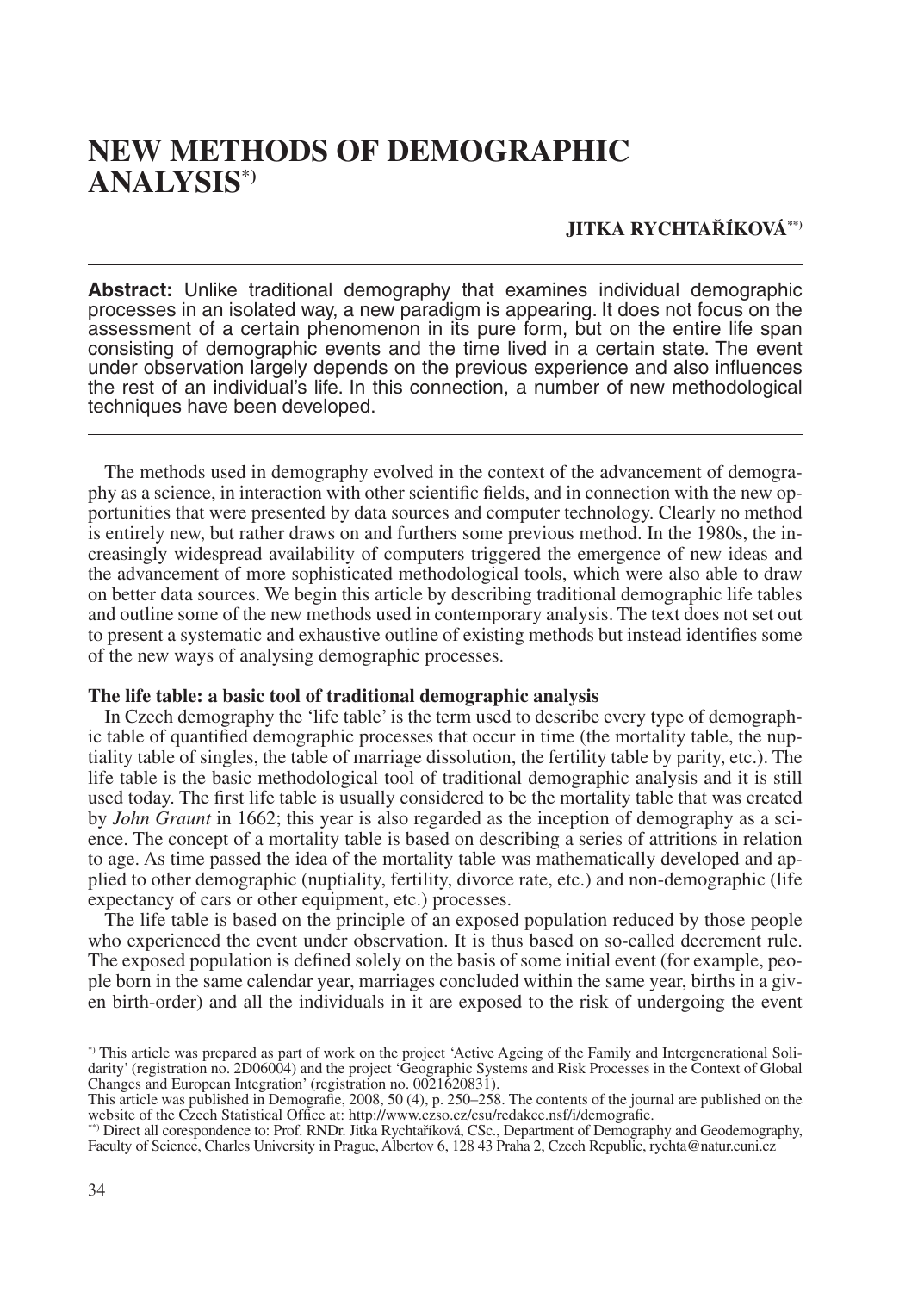under observation. We distinguish two types of life tables: single-decrement tables and multiple-decrement tables. The estimated values of the probability (risk) function of single-decrement table are based on the assumption that the individuals that did not undergo the studied event but left the exposed population for some other (intervening) reason than that of the observed phenomenon (so-called censored observation) would undergo the observed phenomenon in the same way (with the same intensity) as the others. Both phenomena, the observed and the intervening ones, are regarded as 'independent' and this type of analysis is called the study of a phenomenon in its 'pure' state (the phenomenon's probability is estimated as though the intervening events were absent). A multi-decrement table is based on the assumption that both phenomena, observed and intervening, are mutually incompatible and at the given time interval only one or the other of them can occur, so the probability of the observed event occurring and the probability of the intervening event(s) occurring are both estimated. Both types of demographic tables (single-decrement and multi-decrement) are well illustrated in nuptiality tables of singles, where in single-decrement tables it is assumed that those who have died would have had the same marriage rate as surviving singles, and so the nuptiality of singles whose death prevented them from ever marrying are still calculated into the estimate of the first marriage probability. The table population is reduced only by table marriages. In the case of multi-decrement tables (for example, double-decrement) at the given age interval the probability of first marriage is estimated along with the probability of dying single. Here the table population is reduced not just by table marriages but also by table deaths. The traditional methods of demographic analysis described in many textbooks are primarily linked to two names: *Louis Henry* (1972) and *Roland Pressat* (1961, 1983).

The basic paradigm of traditional demographic analysis is to define the studied population in such a way that it is as homogeneous as possible in its characteristics (so it is not just the initial event they have in common, for instance, their year of birth, but other characteristics too, such as being single and/or living in a particular region). In this way it is possible to ensure a solid comparison of individual population groups. The exposed population at the outset has a defined set of homogeneous characteristics, but these change somewhat over time, because selective departures of individuals from the exposed population can lead to a change in the structure of characteristics of this population. For example, in an analysis of mortality by age, as people grow older, (healthier) individuals with exceptional longevity account for a larger proportion of the surviving population, and they may have different average characteristics than the original (initial) population. Classic demographic methods are thus unable to capture this unobserved heterogeneity. Another hypothesis of traditional demography, one that is challenged today, is the hypothesis of independence. The occurrence (intensity) of the observed event (for example, the birth of a child) is not entirely independent of previous life experience. Also, the study of individual (isolated) phenomena in just their 'pure' form, independent of other phenomena occurring at the given interval, to some extent constitutes a problem. The assumption that those who, because of some other event, left the exposed population would behave in the same way as those who remained in the population is a debatable one, as both sub-populations can behave differently (those who die younger tend to be less likely to marry owing to their poorer health). In real life the principle of mutual exclusivity does not always apply either (i.e. it is not always true that only one event or another can occur), as is the case of mortality from a given cause (death by one cause rules out death by another). For example, entry into marriage and living in a cohabitation cannot be regarded as two incompatible events (i.e. in practice only one or the other occurs). In practice we know that an interaction between the two is possible, as many marriages take place after couples have cohabited. The 'shortcomings' of traditional demographic analysis can be summed up as follows: they overlook the problem of the heterogeneity of the population, previous experience, and the interaction of demographic phenomena, as they study individual processes in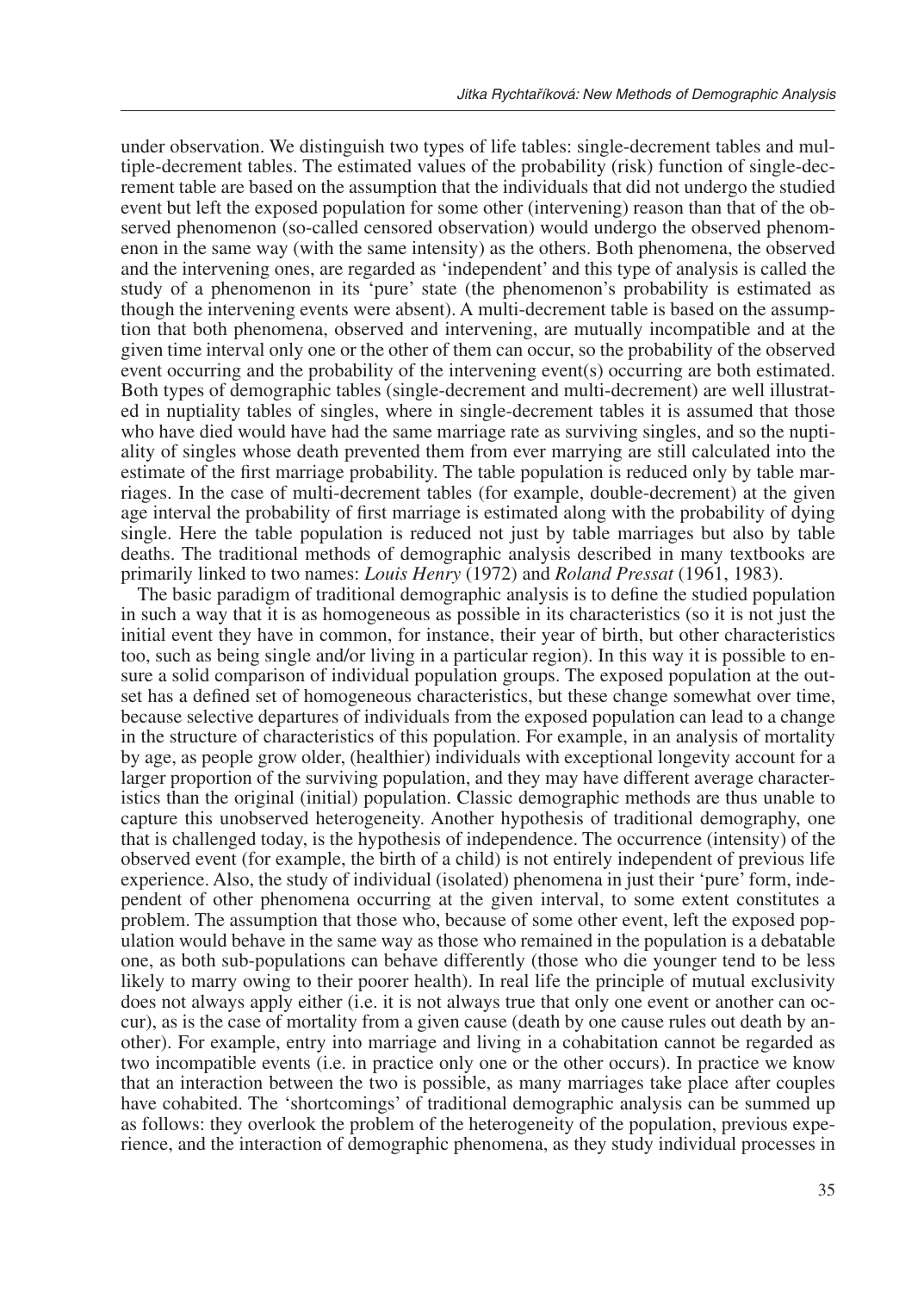isolation (*Courgeau et al*. 1997). These problems of classic demography are to some extent addressed by differential analysis, which does define sub-groups as homogeneously as possible (by education, marital status, place of residence, and so on). However, the problem here is still the ever decreasing size of the population groups.

Traditionally, the study of demographic issues has relied, with some exceptions, on aggregate data, and the methods used evolved in the context of available data sources. Most often data were derived from standard vital statistics records and censuses. As soon as one type of aggregate data was chosen, it was used for the entire analytical problem, because that enabled the use of the same class of methods and thus ensured the compatibility of the results (*Courgeau et al*. 1998). The values of classic demographic indicators, rates, and probabilities were compared between different populations and groups. The differentiation of demographic indicators by the defined sub-groups was also presented in relation to other characteristics which were assumed capable of influencing demographic parameters. For example, the higher intensity of emigration out of a given region was explained by the high rate of unemployment in that region. However, the findings based on these relations between indicators calculated from aggregate data can be distorted. This type of error is called an 'ecological fallacy'. A higher rate of unemployment need not mean that it is the unemployed who are emigrating from the given region (the probability of emigrating can be the same or the opposite for unemployed and employed). That a correlation between phenomena measured at the aggregate level need not be the same as it is in a calculation based on individual measurements is a problem that was first identified by the American statistician *W. Robinson* (1950), who, based on data from the 1930 census in the United States, showed that the correlation coefficient between the fact of being black and the fact of being illiterate was 0.95 at the aggregate level (the correlation between the proportion of blacks and the proportion of illiterate in individual states), while the correlation coefficient calculated on the basis of individual records was 0.2. This study clearly demonstrated that results obtained at the aggregate level cannot be automatically projected into individual behaviour. When the within-group variability of a given variable is greater than its between-group variability it is possible to arrive at erroneous conclusions.

#### **The new paradigm of demographic analysis**

An understanding of these problems led to the spread and popularisation of analysis based on measurements for individuals and not just on aggregate data. This approach also constituted support for and the advancement of sample surveys that specifically relate to the life course (the 'life line') of an individual, that is, they capture the sequence of events that an individual goes through in life, also recording the individual's personal characteristics and how they may change over time. The development of sample surveying in demography and with it the formation of new data sources then also led to a boom of new methods. The focal point of interest became not the event (an isolated phenomenon) but individual biography, i.e. a person's individual record. Thanks to these new opportunities for research a new paradigm of demographic study was also born (*Courgeau et al*. 1997). Unlike traditional methods, the new paradigm has the following distinct principles: it is no longer the evaluation of an isolated phenomenon in its pure form that is at the centre of interest, but rather the reality of how the given (observed) event influences the rest of an individual's life. For example, to what extent does marriage influence the subsequent professional career or migration or the birth of a child? In what way do the specific characteristics of an individual influence his/her behaviour, how do these characteristics change during his/her life, and how do his/her decisions change? This type of analysis is more demanding, because it studies the life course (life line), which is complicated. An event that occurs at a given time interval is also dependent on previous life events/experiences (traditional demography was based on the hypothesis that demographic phenomena are independent of each other) and on the social conditions in which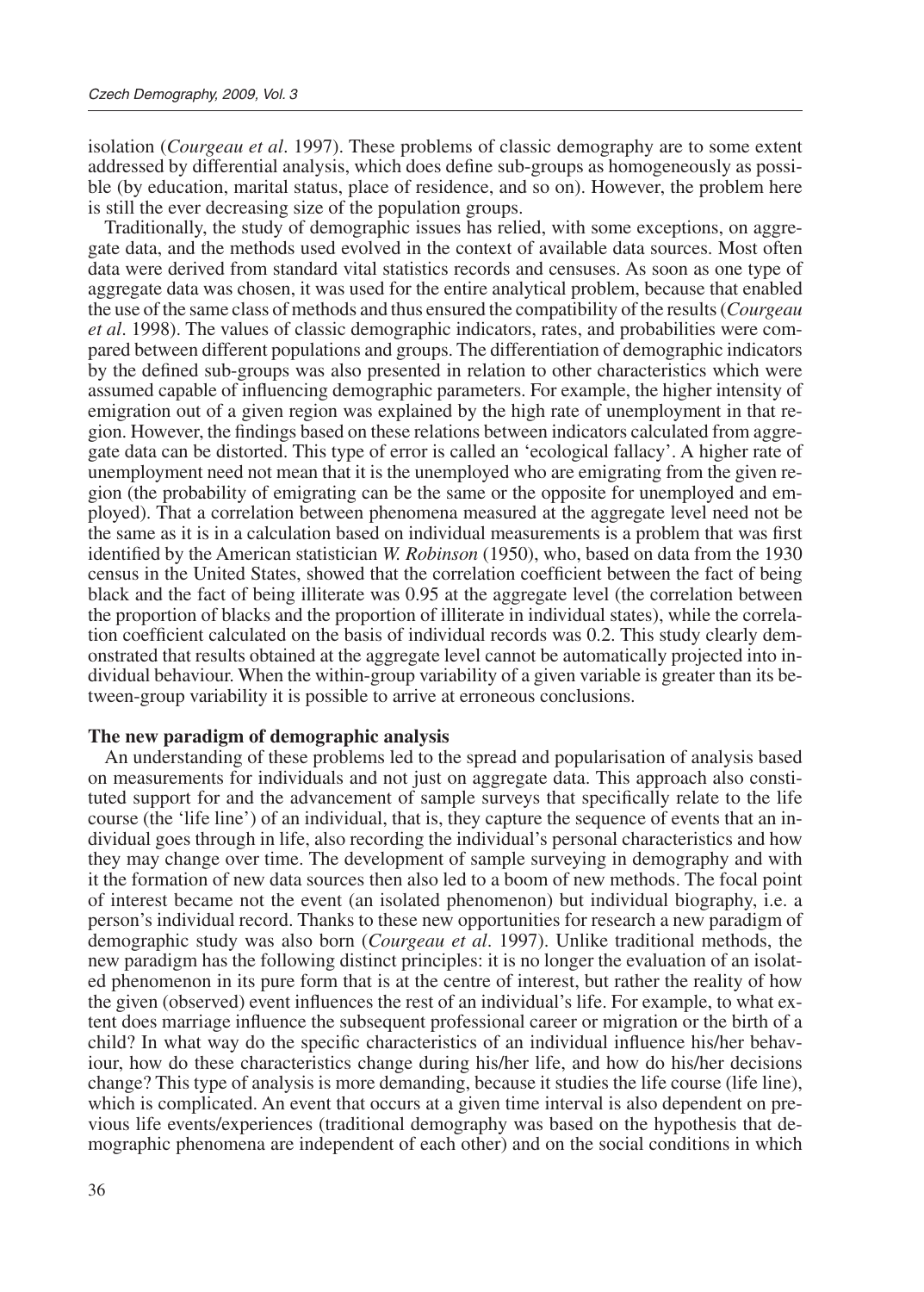the life course of the individual had taken shape up until the time of the observed event. The new paradigm involves identifying the relationships between the complex individual behaviour of an individual, which is dependent on time, and the characteristics of that individual. But the characteristics of an individual may be constant (place of birth) or variable over time (employment, education, etc.). The analysis is based on the interaction of various demographic phenomena in the observed populations, which is not homogeneous in terms of its characteristics.

Nevertheless, even analyses based on data on individuals that describe sequences of life events and the characteristics of individuals can still suffer from another type of error: 'atomic error'. What this signifies is that a study based on data on individuals disregards the contexts (surroundings, society, institutions) in which life events take place. The data on individuals that are usually acquired record in great detail the context of the family (parents, siblings). For this reason analyses are evolving towards multilevel modelling, which combines individual analysis with contextual analysis, which can then be described using aggregate data. Multilevel modelling draws on hierarchically structured data (individual, household, region), wherein individuals can belong to more than one group. The parameters at the microlevel are a function of the contextual variables at the higher levels. This approach eliminates both types of error, ecological fallacy and atomic error. Multilevel modelling is also regarded as the connecting link between micro- and macro-analysis (*Courgeau et al*. 1998). However, even micro-level modelling is not an absolute solution and like every method it also has certain limitations. The drawbacks to this approach lie mainly with the task of correctly defining the context. The problem is whether the context is real or whether it just reflects the average of individuals' characteristics (*Hank* 2002). In the latter case we speak of 'contextual fallacy'. A correctly defined context expresses the rate of influence of the environment (peers, elders, etc.) on an individual's decisions, the degree of social control, available infrastructure (e.g. decisions about whether or not to have a child can also depend on the availability of preschool facilities or after-school care) etc.

Sometimes demographic processes do not proceed sequentially, and instead many of them can occur simultaneously and are therefore correlated. For example, marital fertility is correlated with the formation and the end of a union (a woman is simultaneously exposed to the risk of conception and the end of a partnership). The trajectories of the two processes (dissolution of a marriage/union and marital fertility) interact. Unions that are less stable usually have fewer children than those unions that consciously or unconsciously are not heading towards divorce. Remarriages also often lead to the birth of another child, and therefore women who marry more than once usually have more children. In this regard a new class of models emerged for multiple simultaneous processes (multi-process modelling), which have a multi-dimensional risk function (*Lillard* 1993; *Leone et al*. 2007). Because these are very specific models, it was necessary to develop special software for them, which is today freely available on the web (aML) and is intended for multilevel and multi-process modelling.

#### **Event history analysis**

There is a series of methods used to analyse the history of events that were originally developed out of traditional life tables and their defining principle was gradually elaborated in the context of new findings and new technological possibilities. This gave rise to the creation of a series of new and more complex models based on the concept of regression analysis. The methods were developed independently within the framework of various scientific fields, and therefore they are referred to with different terms: in epidemiology it is survival analysis, in the technological sciences it is failure time analysis or reliability analysis. It is also possible to find other terms: life-time models, transition-rate models, response-time models, event history models, duration models, or hazard models (*Vermunt-Moors*).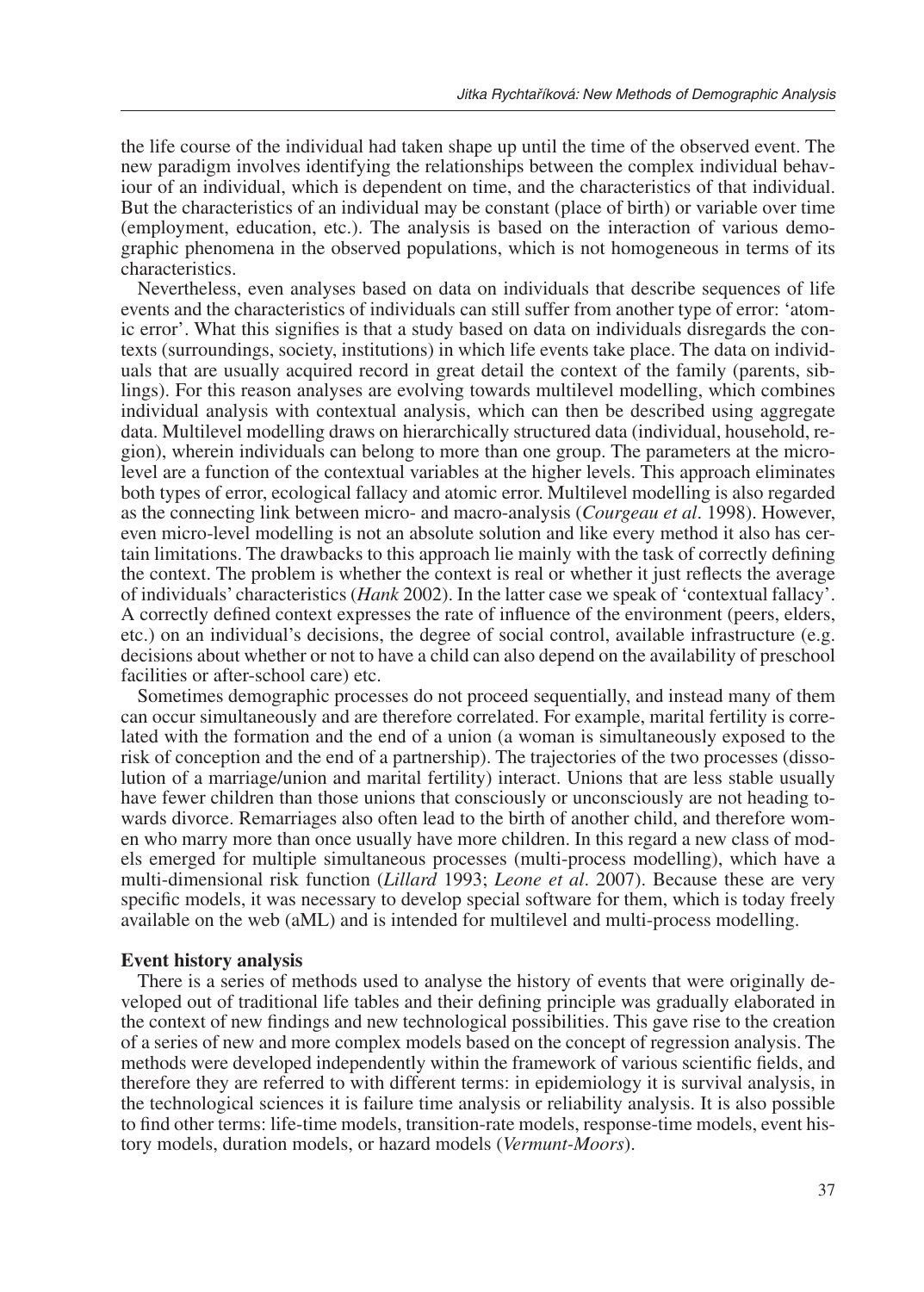Event history analysis involves studying the qualitative changes (events) that occur at a certain time point (*Allison* 1984). This is different from those tasks in which the focal point is to examine continuous quantitative changes. The event/change signifies an important turning point between what was before and what is after. Because these changes occur at certain time points, in order to study them and their explanatory variables/factors it is necessary to use longitudinal data (event history data). To this end the data on individuals (or a collective) that are used cover what in demography is called the 'life line', i.e. events, the period of time that has elapsed between individual events, and the characteristics of the studied units. The characteristics (explanatory variables) can be constant over time (place of birth) or they can change (income). The purpose of analysing an event is thus to explain why some individuals are exposed to a higher risk of undergoing the studied event than others are. Unlike the data used in classic multidimensional statistical problems, there are two basic problems with the data used in event history analysis, and they were mentioned in the first section of this paper. The data may be censored (not everyone undergoes the studied event: for example, not everyone marries; or the datum is no longer available owing to the occurrence of another competing event than the studied one: for example, the death of an individual in the case of nuptiality analyses). The second problem is that the data may contain explanatory variables that change over time (income). The models may vary according to whether the period before the event is continuous or discrete, whether the studied event can be recurring (births) or not (birth in a given birth order), and whether the event is singular (wedding) or has mutually exclusive variants (e.g. death from one causes rules out death from another). Special regression models that were developed for this kind of problem are based on the idea (equation) of explaining the risk of undergoing the observed event at a particular time interval (explained variable) with the aid of certain characteristics (explanatory variables). This is the context in which we should understand the subtitle of the classic work by *P. Allison* (1984) 'Regression for Longitudinal Event Data'. Regression moreover makes it possible to include not just explanatory variables but also a random element that can deal with the problem of unobserved heterogeneity.

The models used in event analysis can essentially be divided into three large groups: a) nonparametric, b) semi-parametric, and c) parametric. Non-parametric models are actually simple models used in classic demography (life tables), and when necessary are further specified by other variables (the principle of differential demographic analysis). In these models the hazard function is empirical (calculated from the distribution of data) and no assumptions are made about the type of the probability distribution on which the survival times are based, just as specifications about sub-populations and groups are based on empirical data. It is possible to test the differences in the table functions of two or more sub-populations, usually by using non-parametric tests. In standard computer programs these types of problems are referred to as Life tables (SPSS: Survival/life tables; SAS: LIFETEST) or Kaplan-Meier (SPSS: Survival/Kaplan-Meier; SAS LIFETEST). In semi-parametric models the hazard function is also calculated from empirical data (assumptions are not made about its type in relation to time). The explanatory variables have to meet certain preconditions. A typical example of a semi-parametric model used on demographic problems is the Cox proportional hazards regression. This means that, for instance, the mortality risk of singles is a multiple of the mortality risk of married people (it is proportional). In the Cox regression model the explanatory variables can be constant or variable over time and numerical or nominal. Cox regression forms part of a number of statistical packages: for example, SPSS: Survival/Cox regression; Cox regression/ Time-Dependent Covariate, or the SAS PHREG. The third group of models are parametric models, which are based on certain assumptions that relating to the type of the probability distribution of survival time and to the explanatory variables. The most frequently models are the exponential, gamma, the Weibull or the Gompertz function (SAS: LIFEREG).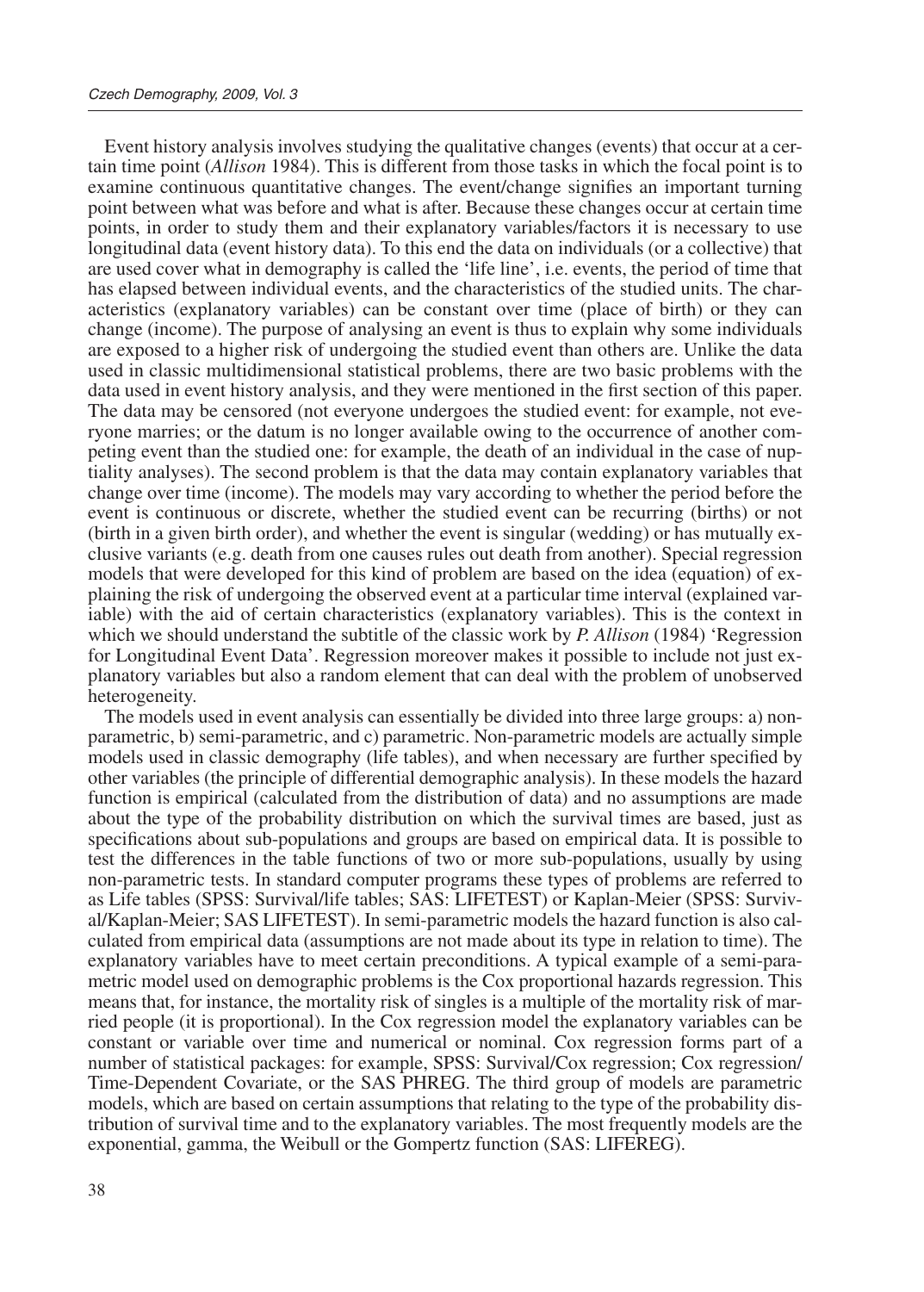As the preceding discussion indicates, more complex models for event history analysis emphasise the differentiation of risk in the context of time and the explanatory variables, while in classic life tables the focal point is the distribution of time (life duration). Another direction in which the idea of life tables can be developed and extended is multi-state demography, the objective of which is to capture the distribution of states and the average time spent in individual states. This method is based on the theory of Markov processes, which are based on the assumption that the probability of a change in state (the occurrence of a given event) is not dependent on the course of preceding states.

#### **Multistate demography**

In life people move from one state to another at specific time intervals – going from the state of being single to that of being married, from the state of being married to that of being divorced, and sometimes they get married again. Traditional decrement life tables fail to capture the dynamics of this change of states (in this case marital status), as they are essentially single-state (a change in state/event can only happen once). Often these simple, traditional demographic models are based on the assumption of a closed population. The main shortcoming in the traditional approach is that no reverse flow is possible, which is particularly a problem for the construction of tables of the economic activity of women using the so-called Sullivan method (i.e. by multiplying the stationary population Lx by the share of economically active women), as that state changes several times in life owing to maternity. Similarly, people may move several times, or move back to the same region. Only one state is final/irreversible (absorbing), and that is to be dead. In this respect multistate demography opened up new opportunities because it allows for both increment and decrement life tables. This allows an individual to be included back in the table population by (re-)undergoing the same event. Multi-state life tables then led to the development of multi-state projections. Most studies of this type were done in the 1970s and 1980s (*Rogers* 1975, 1995; *Hoem et al*. 1976). In the Czech Republic the problem of reverse flows with regard to economic activity has been dealt with by *Roubíček* (1970) and a summary of methods was prepared by *Koschin* (1992).

Multistate life tables represent a dynamically integrated system. They can share one radix (at the outset everyone is single or economically inactive) or to be multiradix (being born in the city, the countryside, or in various regions). From a structural perspective they can be divided into two types according to whether we are observing demographic changes by states at their defined start (e.g. we observe separately the attrition of regional populations defined by place of birth, i.e. before moving to another region, we divide the given table population into indigenous and those from  $(an)$ other region $(s)$ ), or whether we are interested in the behaviour of a table population in a given state and at a given time interval regardless of some phenomenon in the past, by place of residence (e.g. the table population of a given region is reduced by emigrants and increased by immigrants regardless of what region they are from). In both cases the 'incoming' population adopts the demographic behaviour of the indigenous population. Alongside calculating the intensities (risks) of transition, these tables also show the amount of time spent in individual states. For example, it is possible to calculate how long the given population spends in a state of being single, married, divorced, and widowed. Multistate tables have been applied, for instance, in the analysis of regional mortality (multi-regional life tables), they have been used in the study of the dynamics of economic activity (working life tables), or to calculate the amount of time spent in various different family states or in cohabitation, and they can also be applied to children according to the state of their parents. They can be applied to the problem of changes in health status, and so on. In connection with household analyses and projections, special software (LIPRO) was developed that can generally be used to calculate multistate tables and projections.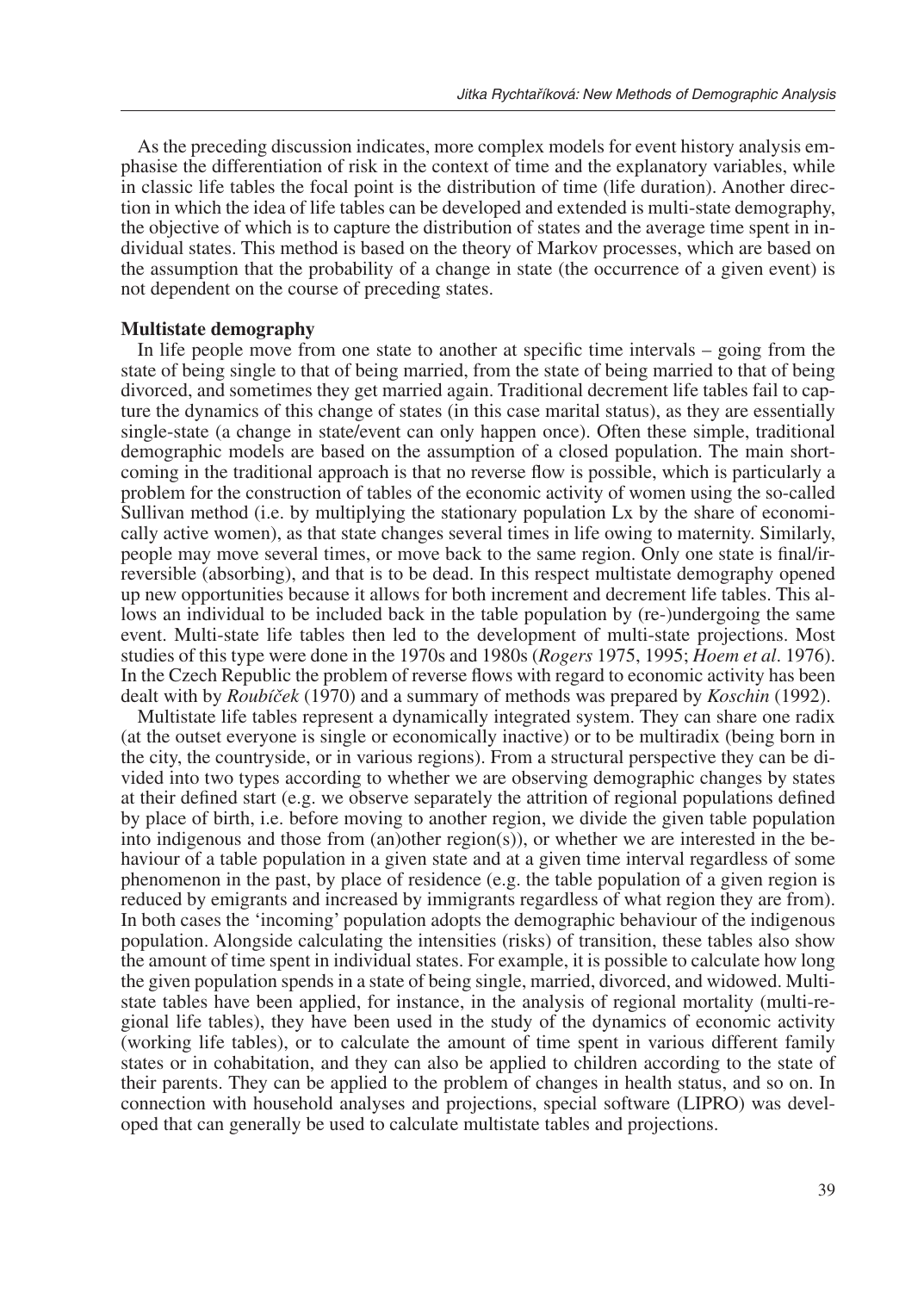#### **Decomposition methods**

Decomposition methods are about breaking down the value of the difference between two indicators into specific underlying elements. These techniques have been used in demography since the 1980s (*Vaupel et al*. 2003). The principle of decomposition is that the difference in value between two indicators is divided – broken down – into several effects or components. The difference between two indicators can be a difference of time, countries, sex, and so on. The earliest decomposition methods were linked to standardisation ideas and *E. Kitagawa* (1955) wrote the pioneering work on this subject. In her work the difference between two crude rates was broken down into three components (the effect of the change of structure, the effect of the change in intensity, and the interaction between the two effects). This theme was elaborated further in a work by *Das Gupta* (1978, 1993). The second of these two publications especially constitutes a summary handbook of different types of decomposition, with model examples and their relevant Fortran programs. Another example of decomposition involves methods of decomposition of the difference between two life tables, usually the difference between two life expectancies at birth. This method of decomposition is based on calculating the contribution of individual age groups to the overall difference between two life expectancies at birth. Independently of each other the same approach was proposed by *Andrejev* (1982) and *Pressat* (1985). J. Pollard (1982, 1988) also proposed a method of decomposition of the difference between two life expectancies at birth, using two dimensions – one based on age and one based on cause of death. *Arriaga* (1984) took this problem to a deeper level and defined socalled temporary life expectancy as the average number of years lived at a given age interval and proposed a decomposition with three components: the direct effect (measuring the change in mortality intensity in the given age interval), the indirect effect (measuring the change in the number of additional years as a result of the change in mortality, i.e. the change in mortality and the change in survivors). A summary study of decomposition differences between two life expectancies at birth is found in a publication by *Ponnapillo* (2005). The significance of the change in the infant mortality rate for life expectancy is examined in a historical look at the Czech Lands presented in the publication by *Rychtaříková* (1980).

Decomposition techniques were used abundantly in the 1980s and 1990s in demographic practice, particularly in the analysis of mortality by age and eventually in combination with causes of death. Use of these methods experienced a boom recently, when decomposition methods were applied in wider practice to other demographic processes, for example, fertility (*Andrejev et al*. 2002). A new element of the decomposition of mortality is the addition of another process – the quality of the state of health measured as life expectancy in a certain health state category (health expectancy). The difference between two life expectancies at birth is then broken down into that part stemming from the difference in health state and that part that relates to different mortality. Another step is then the addition of another dimension – mortality causes and morbidity causes (*Nusselder et al*. 2004).

#### **Age-Period-Cohort Models**

APC (age-period-cohort) models are a typically demographic group of models that represent the three axes of the Lexis diagram (*Wilmoth* 2006). The central idea is the decomposition of the variability of demographic intensity indicators into three dimensions: age (generally duration), calendar time (period), and cohorts (the period of the initial event). A particular age, period, and cohort do not in themselves express causal effects, but are just proxies of specific social and biological conditions/situations. The effect of wars or epidemics can in a given period have a direct impact on the mortality rate of the population (period effect), but it can also, in the case of the child population, select resistant individuals (cohort effect) who will live longer when they are older. Nevertheless, it is possible also to consider the opposite effect of wars and similar calamities, where hardship in early childhood can damage a child's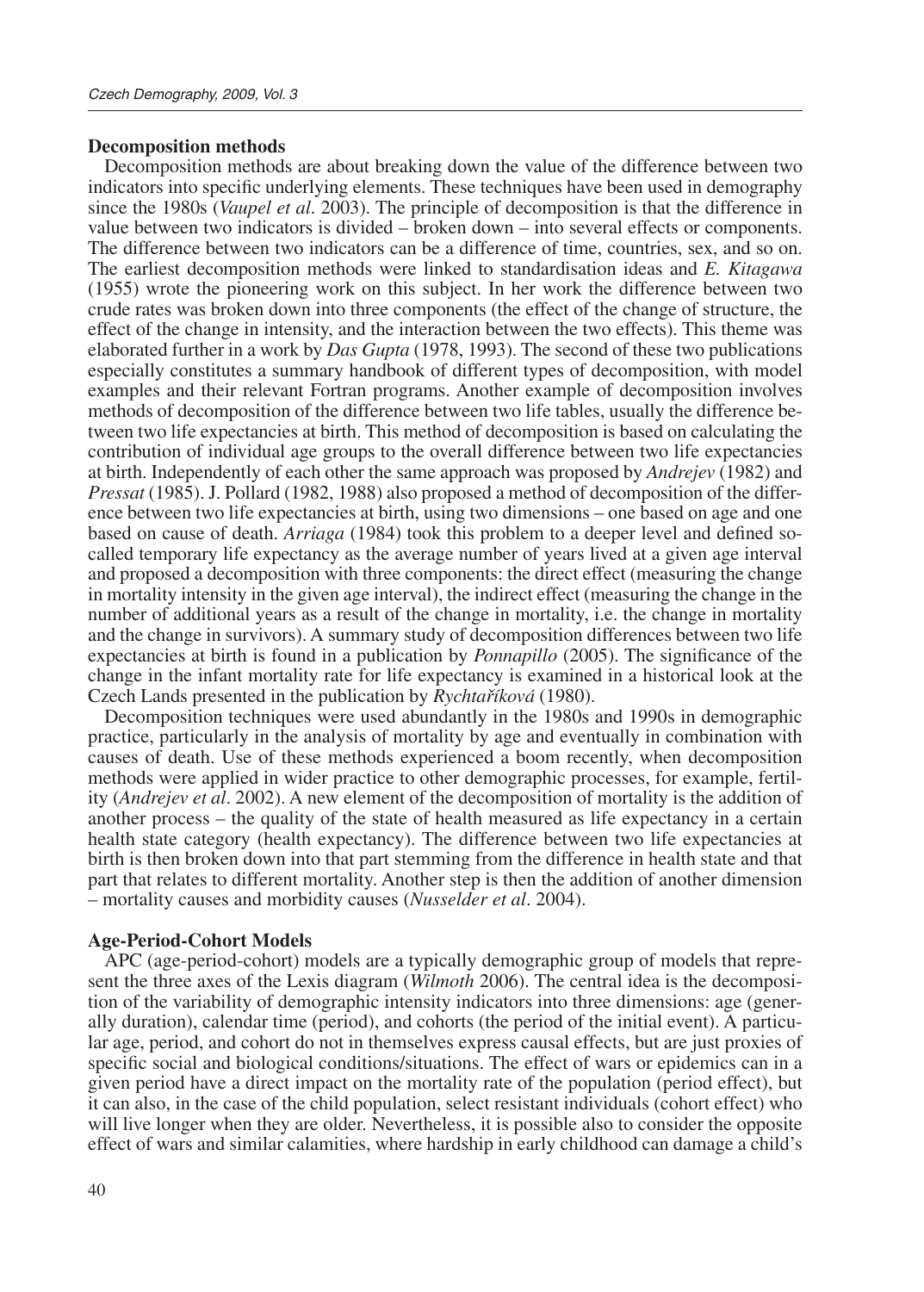health, so that later on the mortality rate of that sub-population may, conversely, be higher. The cohort effect is also documented in *Easterlin's* well-know theory based on conditions in the United States, where less numerous birth cohorts allegedly had better labour market conditions, which led to their full employment and easy opportunities for starting a family, while the post-war baby-boomer generation, growing up in relative surplus and with great aspirations, had a difficult situation in the labour market and therefore more complicated conditions for having children.

Even though at a theoretical level APC models look like an interesting tool of demographic analysis, they have prompted discussions relating not just to their theoretical framework but also and especially to their mathematical identification. The problem is estimating the model's parameters, where the explained variable is the intensity indicator (usually in some transformed form, most often a logit) and the explanatory variables are age, period, cohort, and there are only two independent variables, because period  $=$  cohort  $+$  age.

#### **Conclusion**

This article outlined just some of the latest methods in demography, but like the references to literature the outline itself is not exhaustive. There are of course all sorts of other models that pick up and elaborate on the older ones. For example, the stable population model was expanded by the concept of quasi– and semi-stable population (*Pichat* 1994), model life tables or models of fertility and nuptiality have been advanced and are summarily described in a UN publication (*Indirect Techniques* 1983). The translation equations expressing the relationship between cross-sectional and cohort indicators remain today the subject of discussion (*Calot* 1992; *Bongaarts et al*. 1998; *Keilman* 2006).

Demographic study does not limit itself just to methods developed for the specific needs of its field, but instead it successfully applies other techniques used in related fields. These include, for instance, other types of regression models, factor analysis, correspondence analysis, or cluster analysis. We can even find publications devoted to causal modelling (*Wunsch* 1988) or qualitative research (interdisciplinary method based on a large amount of information on a small number of individuals and used to create a holistic picture of the problem under investigation). These trends to some degree are connected to the widening thematic focus of demography and its increasing interdisciplinary nature, which engenders not just interaction between scientific fields but also methods. New methods introduce and open up previously unimagined possibilities, and this is also made possible by ever better and richer data bases and more powerful computers. On the other hand, more complicated methods and approaches make bigger demands on their being employed correctly.

#### **References**

- Allison, P. 1984. *Event History Analysis. Regression for Longitudinal Event Data*. SAGE Publications, Beverly Hills, London, New Delhi, p. 85.
- Andrejev, J. 1982. Metod component v analize prodolžitelnosti žizni. *Vestnik Statistiki*, 9, p. 42–47.
- Andrejev, J., V. Školnikov, A. Begun. 2002. Algorithm for Decomposition of Differences between Aggregate Demographic Measures and Its Application to Life Expectancies, Parity-Progression Ratios and Total Fertility Rates. *Demographic Research*, 7 (14), p. 499–522.
- Arriaga, E. 1984. Measuring and Explaining the Change in Life Expectancies. *Demography*, 21 (1), p. 83–96.
- Bongaarts, J. And G. Feeney. 1998. On the Quantum and Tempo of Fertility. *Population and Development Review*,  $24$  (2), p. 271-291.
- Bourgeois-Pichat, J. 1994. *La dynamique des populations: populations stables, semi-stables et quasi-stables*. Paris: INED, PUF, p. 296.
- Calot, G. 1992. Relations entre indicateurs démographiques longitudinaux et transversaux. *Population*, 47 (5), p. 1189–1240.
- Courgeau, D. And E. Lelièvre. 1997. Changing Paradigm in Demography. *Population: An English Selection*, 9, p. 1–10.
- Courgeau, D. And B. Baccaïni. Multilevel Analysis in the Social Sciences. *Population: An English Selection, special issue*. New Methodological Approaches in the Social Sciences, p. 39–71.